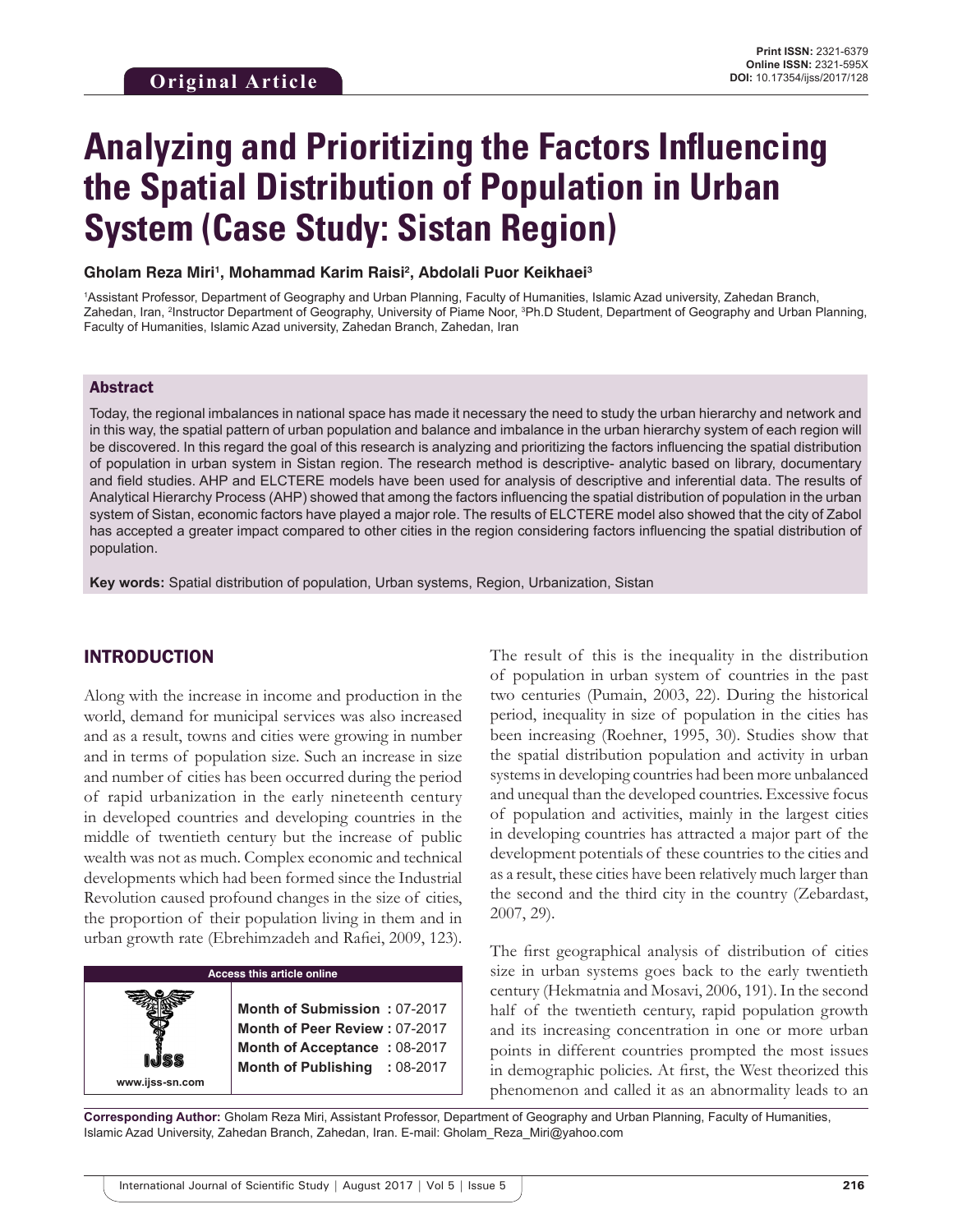imbalance and inequity in the distribution of opportunities and inefficient of system (Amakchi, 2004, 13). In the meantime, what is known as the urban system shows significant differences in the developed and developing countries. Generally, the study of the number, function and distribution of urban centers and distribution pattern of population of these settlements has a special place in urban and regional studies (Taghvai, 2000, 1).

Considering the inequality in population size will lead inequality in other sectors such as economic, social and political activities and many problems and issues will arise in urban and non-urban settlements. Many scientists in different periods have studied different aspects of the urban system and population distribution pattern in urban system. Some have tried to explain urban system and some of them have also tried to understand how to recognize the balance of the urban system by providing some models and some others have presented some ways to improve and increase its balance. Knowledge of the composition of the population and its distribution in each country play a decisive role in its growth and all-round development and relying on these figures, governments are able to organize micro and macro programs of social, economic, cultural development and even administrative organization of society (Ashofteh Teharani, 2002, 33). In the past half century cities have expanded too fast so that the increase in degree of urbanization and urban population of the city has been an undeniable fact. Iran, as a developing country is not the exception. The main characteristic of the urban system of our country is the development of large cities and the population density So that provincial capitals compared to other cities have a big head or macrocephaly. Excessive concentration of national assets and job opportunities have increased urban attractions and the wave of emigration from small residential centers to superior urban centers and from the small and medium cities and villages to political or regional centers (Tavallai and Khazai, 2006).

In this regard, Sistan region is not excepted from this development and growth of cities and by increasing urban population, the urban network of the region has changed therefore, the urban network in urban sustainable development approach caused questions such as: What are the most important factors influencing the spatial distribution of population in urban systems of Sistan region?

Therefore, the goal of the present research is the study of the factors influencing the spatial distribution of population in urban system in Sistan region.

## **The Goal of The Research**

Assessment and recognition of the factors influencing the spatial distribution of population in the city of Sistan

Providing strategies for planning and balancing spatial distribution of population in Sistan region

# THE HISTORY OF THE RESEARCH

Esmaeilzadeh and Motavaseli, (2006) in a research entitled Growth and distribution of population in metropolitan areas of Metropolis Tehran have concluded that the establishment of population in metropolitan area of Tehran is unbalanced and inappropriate and the goals and strategies of urban schemes has not been achieved in some urban areas and settlements and if this process will be continued, the metropolitan area will be faced with more difficulties.

Farhoodi et al (2009) in a research have studied the manner of spatial distribution of population in urban system in Iran during the years of 1956 to 2006. The results of the data obtained in this study from the selected models show that imbalance in the spatial distribution of population and activity in the urban system of the country has been increased from 1956 to 2006. But from 1976 until now, despite the level of inequality, it has been moving towards more balanced and relevant distribution.

Fazel and Baigmohamadi (2012) in a research have analyzed the spatial structure of the population in the city of Isfahan during 1956 -2006. The obtained results indicate that although the system of the city during the last fifty years has been led to little balance. But due to the presence of Isfahan and a dramatic difference in the total population of the next cities, inconsistency and imbalances in the hierarchy of urban and spatial distribution of population of province is evident.

Ivan et al (2002) in a research that have conducted about spatial structure of city and urbanization suburbs in the metropolitan area of Barcelona city with a critical review of elementary research including (Clark in 1961, the Morth in 1969, Mills 1973). They were used to explain patterns of urban spatial structure in metropolitan areas and in addition to density on the variable of access, they have emphasized on distance to the nearest transport axes and the population and have tried to analyze the decentralization of population and employment in the metropolitan area of Barcelona. The studies show that the urbanization of population is much broader than employment and the model of Single-core metropolis has a limited use to describe the metropolitan area of Barcelona. Finally, rising utilities and improvements that have occurred in private transport have provided conditions of employment provided for suburban population.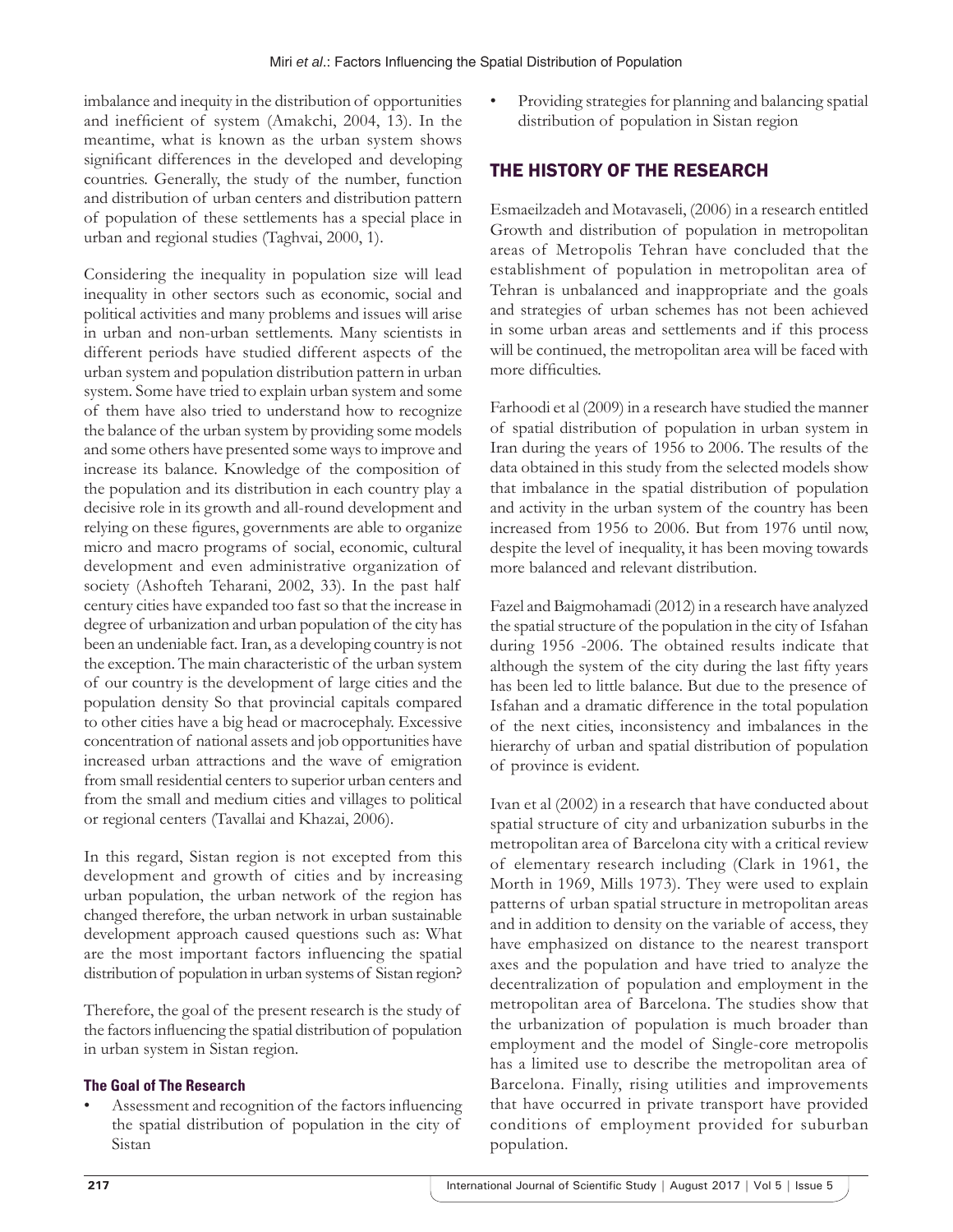## CONCEPTS OF URBAN SYSTEMS AND RELATED RESEARCHES AND THEORIES

The urban system is a set of interdependent cities that constitute the structure of urban settlements in an area, region, country and world. The urban system is not only limited to physical collection of urban settlements but it will also include the currents and communications between the settlements. These currents are: Population, capital, factors of production, ideas, information and innovation (Azimi, 2002:53). What is known as the urban system shows great disparities in developed countries and developing countries. At the beginning of the industrial revolution in Europe, a wide redistribution in the population of these countries was performed which can be considered as a factor for diversion of urban system of Europe because many of today modern cities were promoted to the higher rank from small cities. The industrial revolution has another important effect by increasing the size of inequality in cities across Europe (mainly through the impact of the transport system). However, it should be reminded that the urban hierarchy in Europe did not disturbed generally as a result of the industrial revolution however, the harmonious development of infrastructure and public welfare with size of cities in these countries during next periods, led to a balance in urban system. The entry of industrial wave to third world countries, from the early twentieth century was led production and income increase, followed by the demand for municipal services. This process increased the number and size of cities in these countries and from the mid-twentieth century it paved the way for imbalance in urban system of these countries. But what happened in developed countries was a peaceful and orderly compatibility among the changes in the spatial structure of urban system and changes in energy and infrastructure resources and this is why urban system in developed countries has had a further order.

Geographical study of urban system was conducted by well-known figures like Felix Auerbach, Lotka, Goodridge and Singer from the beginning of the century. Although Auerbach propounded the law of rank of city size for the first time in 1913 but George Zip proposed the first systematic review and formulation in this field in 1949.

By proposing the law of rank of city size, Zipf the comments to the whole urban system. He claimed that it is in a "homogeneous social, economic system," that the rule of Rank – Size will be true and it is when the urban system of a country will be balanced. Some researchers believe that there is no adequate theory to explain the prime city. But most of them agree that the phenomenon of Prime City often found in developing countries or small industrial countries (Zebardast, 2006,30).

By studying the distribution of rank of city size, Brian Berry concluded that normal rank-size distribution (theoretical) will be happened in countries which have a developed economy, have multiple major cities with large populations (e.g., China and India) or in the process of development (e.g., Alsavadvr). The systems of Prime city have quite different features and specifications. Berry's studies also showed that the phenomenon of Prime City may be the result of an incorrect definition of the urban system (Tavfigh, 1994, 4).

By studying the phenomenon of Prime City in Latin American countries, Morris concluded that there is no relation between the Prime city and Colonization. for this reason, theorists' attention was focused on economic mechanisms.

Smith proposed the two issue of the Prime population and the Prime infrastructure as a result of studying the Prime city. He believed that the process of the Prime city development can only be understood historically. The Prime population is correlated with the Prime infrastructure historically. The prime infrastructure is correlated with a specific pattern of link between the government and the economy and the prime population is correlated with the late development, colonial and state capitalist development (Zebardast,2007, 32).

Burne (1975) in a book titled "Urban systems" recognized three different functional level of urban system in the advanced economies inspired by the urban system of Western Canada (Burne, 1975, 18).

Berry (1954) in a book entitled "Cities" has investigated the Urban system in the state of Iowa and has realized two important points which include: settlement pattern of this state is echelon and other processes that has been happened is the process of contraction in the city's network caused by development of telecommunications and electronic technology that it has made the cities of urban network closer together. Thus, the urban systems in terms of spacetime have been shrunk (Rehnomai et al, 2011, 88).

James Vanz the geographer of University of Berkeley studied the issue with historical geography perspective and by following a meandering path of settlements development concluded that growth hierarchy of residence sometimes acts from top to bottom (According to Christaller model) (Tahmasebi, 2005:30).

David Harvey believes that the contemporary metropolises bring a very complex economy. In this hierarchical economy, local centers dominate on its sphere of influence and more important metropolises dominate on smaller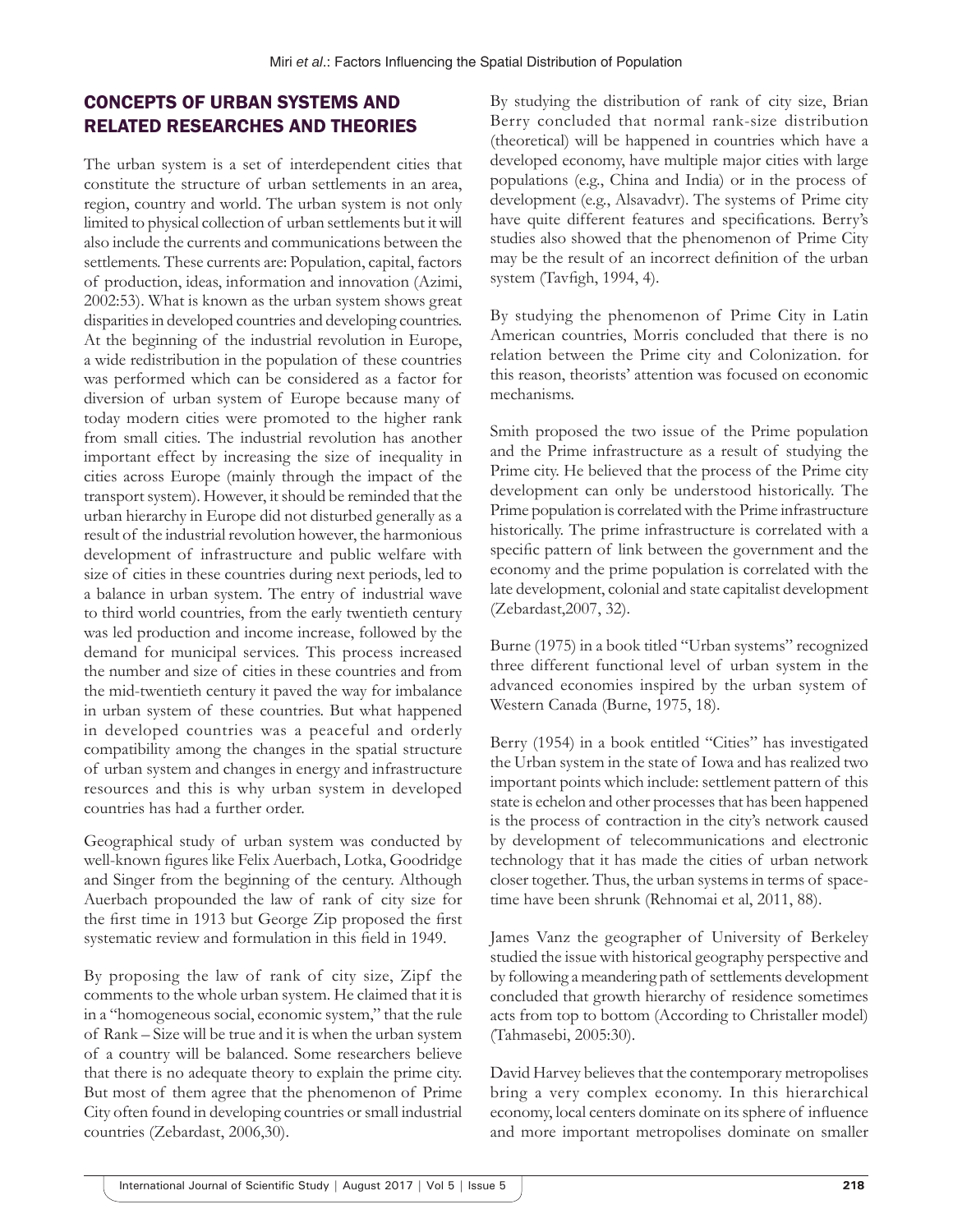centers. He knows this economic construction as a result of economic possession and surplus extraction (Harvey, 1997:318).

The formation of hierarchical settlements and their expansion is a function of the demand for centers of specialized applications and transportation technology (Shokohi, 1997: 318). Mark Jefferson the Inventor of "theory of Prime city model" believes that the city which leads a country or region is integrated and large in total that represent national characteristics of people of that country. He also believes that densely populated cities of urban systems are often not compatible with any model and the population size of the first to the eighth city of country is usually more than what it is expected (Jefferson, 1993, 48).

In his view, if three largest cities of a country with ratios of 100, 30, 20% of the population respectively it will mean that the second city has 1/3 and the third city has 1/5 of the first city. It can be said that this country has the pattern or the model of the Prime city (Amlek Hosseni, 1999:31).

# AREA OF STUDY

Sistan region with an area of 15,197 sq km in the geographic range between 30°C and 5 minutes to 31 degrees 28 minutes' latitude and 60 degrees 15 minutes to 61 degrees 50 minutes' longitude in southeastern Iran and the northern part of the province Sistan and Baluchestan by about one eighth of the total area allocated to the province. Average annual rainfall in the region 6/59 mm, mean annual temperature of 22°C and the average annual relative humidity is 38.

# METHODS OF THE DATA ANALYSIS

The research method is descriptive- analytic based on library, documentary and field studies. AHP and ELCTERE models have been used for analysis of descriptive and inferential data.

## DISCUSSION AND CONCLUSIONS

## **Factors Influencing the Spatial Distribution of Population**

spatial distribution of population is one of the most important issues in population geographical studies. Identifying factors influencing the spatial distribution of population is one of the important tools in economic, social, political, and military and security planning.

In present research, analytical Hierarchy Process (AHP) was used for weighting the indices and for determining



**Figure 1: Map of the study area, The reference: the research findings**

## **Table 1: Dimensions and indices influencing the spatial distribution of population in urban system**

| <b>Dimensions</b>      | <b>Indices</b>              |
|------------------------|-----------------------------|
| Natural factors        | Climate                     |
|                        | Topography and geology      |
|                        | Water and Soil              |
| Socio-cultural factors | Emigration                  |
|                        | Identity                    |
|                        | Diversity of cultural goods |
| Political factors      | Proper political space      |
|                        | Informing and knowledge     |
|                        | the freedom                 |
| Economic factors       | Occupation                  |
|                        | Welfare                     |
|                        | Market                      |

The reference: The research findings

relative importance factors to evaluate and analyze factors influencing the spatial distribution of population in the city of Sistan. In this study, the groups decision-making were elite and urban-regional managers and political leaders. After formation of hierarchical structure to determine the weight of each element of decision-making, the pairwise comparisons between elements was conducted.

After completing the questionnaires, Expert Choice software was used to analyze that acts based on the Analytical Hierarchy Process (AHP). Thus, geometric mean was taken for each criterion in each level of expert opinions then the mean was entered to Expert Choice software and a final table at each level was obtained that shows the prioritization of criteria at the same level. It is always possible to calculate the adaptation rate of decision in AHP. If the incompatibility index is greater than  $0/1$ , incompatibility level of ranks will be unacceptable and rankings should be repeated. Finally, the software calculates the final weight of each item from the revised judgments.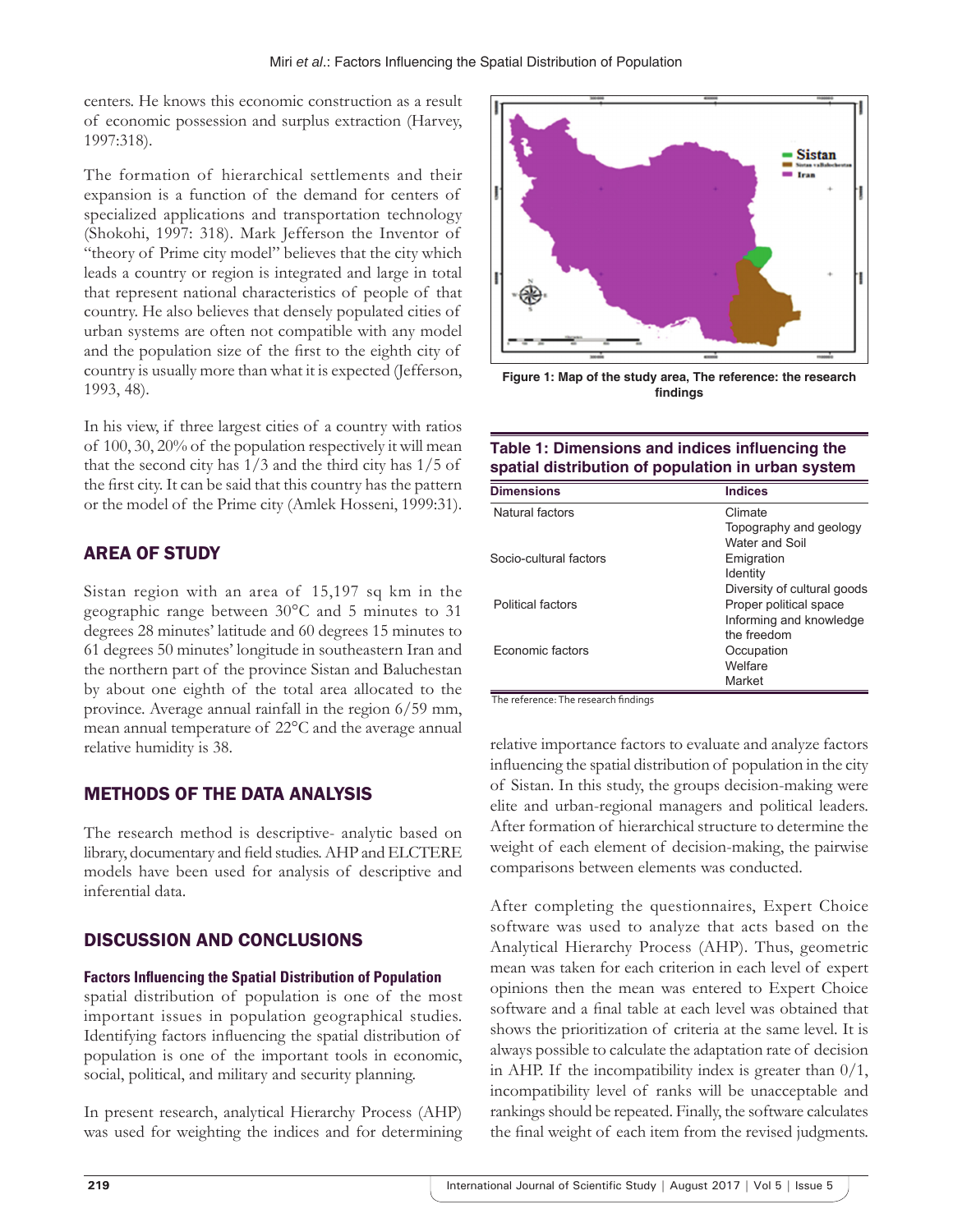| Table 2: Preferred size to compare paired |                                      |  |  |                                                                                                                           |  |                 |  |
|-------------------------------------------|--------------------------------------|--|--|---------------------------------------------------------------------------------------------------------------------------|--|-----------------|--|
| Intensity of 1<br>importance              |                                      |  |  |                                                                                                                           |  | $2 - 4 - 6 - 8$ |  |
| Definition                                |                                      |  |  | Equally preferred Moderately preferred Strongly preferred Very strongly preferred Extremely preferred Intermediate values |  |                 |  |
|                                           | The reference: the research findings |  |  |                                                                                                                           |  |                 |  |



**Figure 2: Weighted index based on the method AHP**

The next step, Electre technique has been used in Sistan region for ranking and prioritizing the factors influencing the spatial distribution of population in urban systems. The model of ELECTRE - TRI is a family of multi-criteria of ELECTRE for ranking that Yu presented it for the first time in 1992 and it was developed it in later years. This method is the classification method for MCDM (Multi Criteria Decision Making) that classifies options based on pre-determined intervals. The classification is obtained as a result of comparing each option with profiles that represent the class boundary in ELECTRE - TRI Model.

In this model it is assumed that the utility of each indicator is monotonically increasing or decreasing. Problem with this approach, which involves the seven steps in the next section we will refer to these steps. Table (3) matrix evaluation and decision criteria assessed in the study in the citys of Sistan region ELECTRE model shows.

Our standard every 4 criteria are qualitative. Quality criteria for very low, low, medium, high, very high and the "positive" were considered. Then convert qualitative and quantitative indicators to assess and decide on their placement in the matrix of the "dipole distance scale" are used, which are as follows:

This scale is based on qualitative criteria measured were converted to quantitative criteria that results in a table (5) is reflected.

Obtained after a decision matrix table (Table 5), and the various steps ELECTRE method was performed as follows:

#### **Step One: Normalizing of Decision Matrix (N)**

There are several methods of Normalizing the Decision Matrix, which is one of the methods of Normalizing vector.

Normalizing this type of decision-making matrix element squared sum of the squares of each column is divided. In this way, all the columns of the decision matrix are the same units and can easily compare them together.

Equation (1)

## **Table 3: Matrix of assessment and decision criteria used**

| <b>Indicators</b><br>centers | Socio-cultural<br>factors | <b>Economic</b><br>factors | <b>Political</b><br>factors | <b>Natural</b><br>factors |
|------------------------------|---------------------------|----------------------------|-----------------------------|---------------------------|
| Zabol                        | Average                   | Much                       | Average                     | Much                      |
| Zahak                        | Average                   | Much                       | Low                         | Average                   |
| Hirmand                      | Low                       | Low                        | Low                         | Much                      |
| Hamoon                       | Average                   | Average                    | Low                         | Low                       |
| Nimrooz                      | Low                       | Low                        | Low                         | Average                   |

The reference: The research findings

|          |                       |         |    |                                      |    | Table 4: Matrix of the "dipole distance scale" |    |
|----------|-----------------------|---------|----|--------------------------------------|----|------------------------------------------------|----|
|          |                       |         |    |                                      |    |                                                |    |
|          |                       | Average |    | much                                 |    | very much                                      |    |
| Very Low | 2 <sub>3</sub><br>Low |         | 45 | The reference the received findings. | 67 |                                                | 89 |

The reference: the research find

## **Table 5: Matrix assessment and decision making (Quantitative)**

| <b>Indicators</b><br>centers | Socio-cultural<br>factors | <b>Economic</b><br>factors | <b>Political</b><br>factors | <b>Natural</b><br>factors |
|------------------------------|---------------------------|----------------------------|-----------------------------|---------------------------|
| Zabol                        | 5                         |                            |                             |                           |
| Zahak                        | 5                         |                            |                             | 5                         |
| Hirmand                      | 3                         | 3                          |                             |                           |
| Hamoon                       | 5                         | 5                          | 3                           | 3                         |
| Nimrooz                      |                           |                            |                             | 5                         |

The reference: The research findings

## **Table 6: Scale of assessment and decision‑making matrix using Norm**

| <b>Indicators centers</b> | C <sub>1</sub> | C <sub>2</sub> | C <sub>3</sub> | C <sub>4</sub> |
|---------------------------|----------------|----------------|----------------|----------------|
| A <sub>1</sub>            | 3.17           | 3.54           | 2.20           | 3.54           |
| A2                        | 3.17           | 3.54           | 1.74           | 2.61           |
| A <sub>3</sub>            | 2.20           | 1.81           | 1.74           | 3.54           |
| A4                        | 3.17           | 2.20           | 1.80           | 2.20           |
| A <sub>5</sub>            | 2.20           | 1.01           | 1.72           | 2.72           |
| Σ.                        | 13.91          | 12             | 9.10           | 14.61          |

The reference: The research findings

$$
n_{ij} = \frac{a_{ij}}{\sqrt{\sum_{i=1}^{n} a^2_{ij}}}
$$

### **The Two, Step is to Obtain the Amorphous Matrix Weighted Scale (V)**

For this purpose, we use the method of entropy weight parameters using this method to equation (2) and Table (7) to obtain: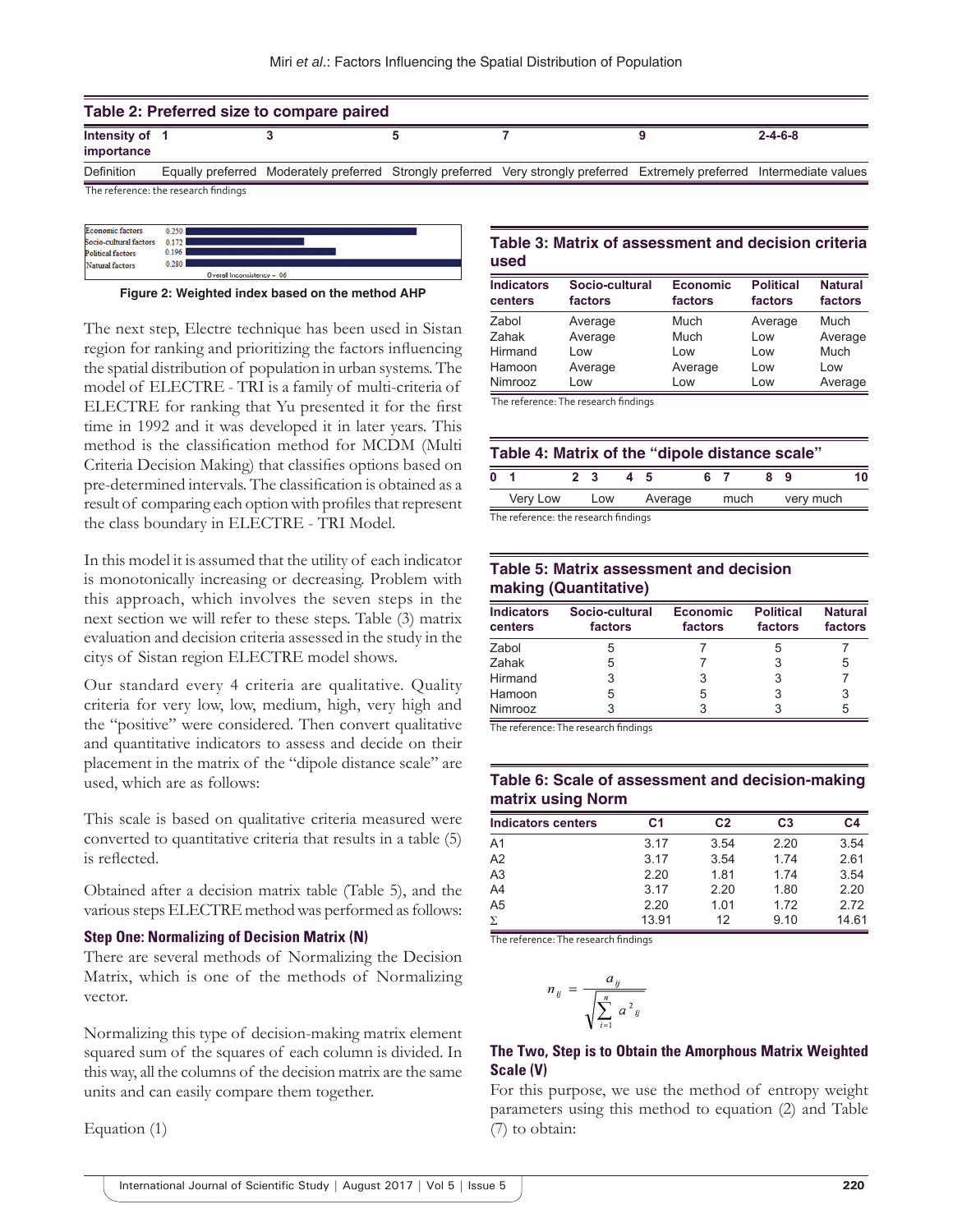Equation (2)

$$
P_{ij} = \frac{aij}{\sum_{i=1}^{n} a_{ij}}
$$

To obtain the value of k from equation (3) is used:

Equation (3)

$$
k = \frac{1}{\ln(m)} = \frac{1}{\ln 3} = 0/91
$$

Equation (4)

$$
d_j = 1 - E_j
$$

Equation (5)

$$
v_j = \frac{d_j}{\sum_{j=1}^n dj}
$$

ı

The weighted version of the Scale Matrix can be acquired, in order to scale the amorphous matrix square matrix (wn  $*$  n) the main diagonal elements of the weights of indicators and other elements is zero, we multiply. In this matrix, the matrix is called a weighted version of Scale (V). The following equation is obtained:

Equation (6)

$$
V\!=\!N\times W\! n\!\times\! n
$$

#### **Step Three to Seven**

Set of coordinated and uncoordinated.

At this point, all options should be evaluated with respect to all indices. The matrix is composed of a set of coordinated and uncoordinated. Harmonized set of indicators which include an option another option is desirable. To find the utility must decide on the type of index terms having positive and negative attention. This matrix is calculated by the following equation:

| Table 7: Harmonic scale matrix (V) |                |                |                |       |  |  |  |
|------------------------------------|----------------|----------------|----------------|-------|--|--|--|
| <b>Indicators centers</b>          | C <sub>1</sub> | C <sub>2</sub> | C <sub>3</sub> | C4    |  |  |  |
| A <sub>1</sub>                     | 0.227          | 0.295          | 0.241          | 0.242 |  |  |  |
| A <sub>2</sub>                     | 0.227          | 0.295          | 0.191          | 0.178 |  |  |  |
| A <sub>3</sub>                     | 0.158          | 0.150          | 0.191          | 0.242 |  |  |  |
| A4                                 | 0.227          | 0.183          | 0.197          | 0.150 |  |  |  |
| A <sub>5</sub>                     | 0.158          | 0.084          | 0.189          | 0.186 |  |  |  |

The reference: The research findings

Equation (7)

$$
I_{kl} = \sum w_j, j \in S_{kl}
$$

 $S_{\text{KL}}$  criterion a measure of the relative importance of  $S_{\text{KL}}$ compared to  $S_L$ . This measure is a numerical value between zero and one, and everything indicates that this value  $S_{\nu}$  is greater than the  $S<sub>r</sub>$  is more preferred, and vice versa. The next step is to determine the heterogeneity of the matrix based on the matrix V is obtained using the following formula:

Equation (8)

$$
MI_{ki} = \frac{\max |v_{kj} - v_{ij}|, j \in D_{ki}}{\max |v_{kj} - v_{ij}|, j \in \sum A}
$$

The continuous criterion, K and I set the whole discrepancy indices to measure. Then create an effective matrix H should first set a threshold and if each element of the matrix is greater or equal to i, the elements of the matrix H, takes on a value of zero is otherwise.

Equations (9)

$$
I = \frac{Total\ of\ Harmonic\ Matrix\ Values}{Number\ of\ Harmonic\ Matrix\ Values}
$$

According to the obtained threshold values in the Harmonic matrix of the effective coordination number is greater than zero; it will be a smaller amount. According to the obtained threshold values in the matrix of the effective coordination number is greater than zero; it will be a smaller amount. Matrix composition and matrix inconsistent with the efficient coordination of the overall matrix is achieved and the resulting matrix to prioritize the options:

This work is done as a result of comparing options with profiles that represent the class boundary. The results of the ELECTRE model showed that Zabol is ranked in first place, the cities of Zahak and Hamoon are jointly in second place and cities of Hirmand and Nimrooz are located in the next places based on the studied indices. Thus, according

| Table 8: Final ranking based on the studied |  |
|---------------------------------------------|--|
| <b>indicators</b>                           |  |

| centers | Indicators Socio-cultural Economic Political<br>factors | factors | factors | <b>Natural Rank</b><br>factors |   |
|---------|---------------------------------------------------------|---------|---------|--------------------------------|---|
| Zabol   |                                                         |         |         |                                |   |
| Zahak   |                                                         |         |         |                                |   |
| Hirmand |                                                         |         |         |                                | З |
| Hamoon  |                                                         |         |         |                                |   |
| Nimrooz |                                                         |         |         |                                |   |

The reference: The research findings